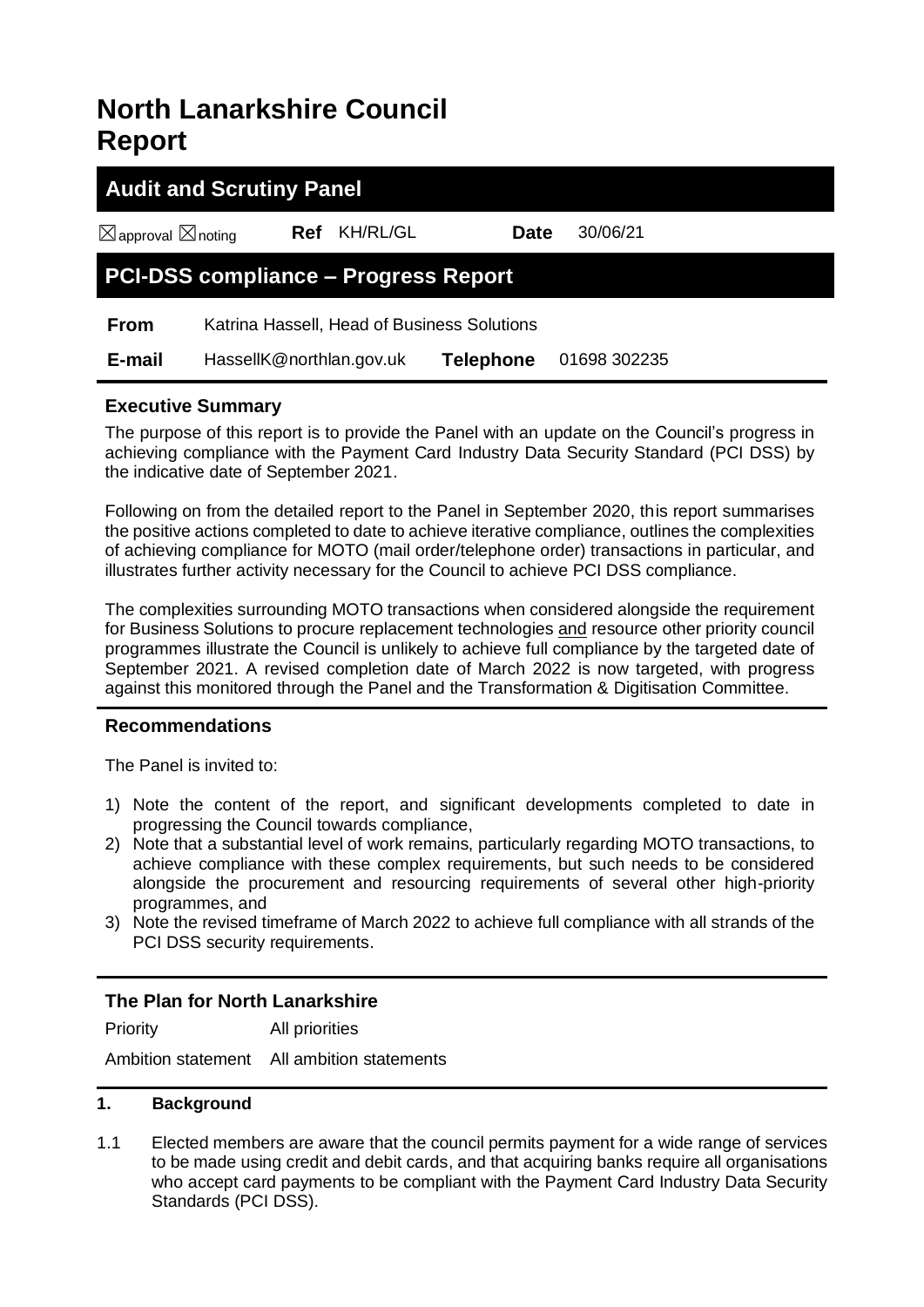- 1.2 The '*PCI-DSS Compliance – Progress Report'* to the Panel of 3 September 2020 highlighted the council has a complex array of payment systems and supporting processes and is therefore subject to equally complex and onerous compliance requirements. Given non-compliance can ultimately lead to the council being unable to process card transactions for goods and services, this earlier report advised the Panel of the priority actions undertaken with Lloyds Cardnet PCI DSS Compliance team to enable the council to continue to accept card payments whilst it developed and deployed the longer term actions and governance necessary to maintain compliance.
- 1.3 Through discussion of this earlier report at the Panel meeting of 3 September 2020, Business Solutions set a target date for achieving compliance with PCI DSS requirements of September 2021, and thereafter identified the key milestones necessary to achieve compliance within that timeframe.
- 1.4 This report illustrates progress against the planned activity, with a summary of estimated compliance levels as at September 2021 provided for Panel consideration within paragraph 2.20 below.

# **2. Report**

- 2.1 Given the complexity of the Council's payment arrangements and supporting processes, a PCI DSS Governance Board was formed to provide oversight of project activities. The Board meets quarterly and will oversee development of the policies and processes required to achieve compliance.
- 2.2 Following through on the recommendation to engage a Qualified Security Assessor (QSA) to guide us towards compliance , the Council contracted the services of Compliance 3 (C3). C3 personnel have a background both in advising on and implementing PCI DSS compliance programmes, and operating PCI DSS compliance assurance programmes within the UK banking sector.
- 2.3 C3 facilitated an initial consultation session/workshop with senior stakeholders in February of this year. At this stakeholder session C3 provided an overview of the threat landscape, highlighted that payment data is personal data, and recommended we seek to limit exposure of payment data when designing our longer-term compliance arrangements. This is often referred to as minimising the Cardholder Data Environment (CDE).
- 2.4 With payment data assessed as personal data, and the Council legally required to protect such data, it is clear that actions taken to secure card payment systems and appropriate handling of cardholder data will not only address PCI DSS compliance, but will also support the Council in meeting the statutory requirements laid out in the UK GDPR and the Data Protection Act 2018. To this end, the project is now supported by the Council's Data Protection Officer and data protection team.
- 2.5 C3 confirmed that PCI DSS certification could be undertaken iteratively, and with this in mind, the C3 roadmap seeks to obtain compliance using a channel by channel approach. Our roadmap has therefore been constructed to reflect the three payment streams previously advised to the Panel of eCommerce, mail order/telephone order (MOTO), and cardholder present transactions, with compliance being sought separately for each.
- 2.6 Completion of the relevant self-assessment questionnaire (SAQ) for each payment system and channel forms a cornerstone of PCI DSS compliance. This requires the gathering of appropriate evidence to complete the appropriate SAQs, referring to documentation and contract clauses where appropriate. Using a red, amber green assessment rating (RAG), Table 1 below summarises the SAQs which need to be completed for each system and channel, and the relative complexity of each.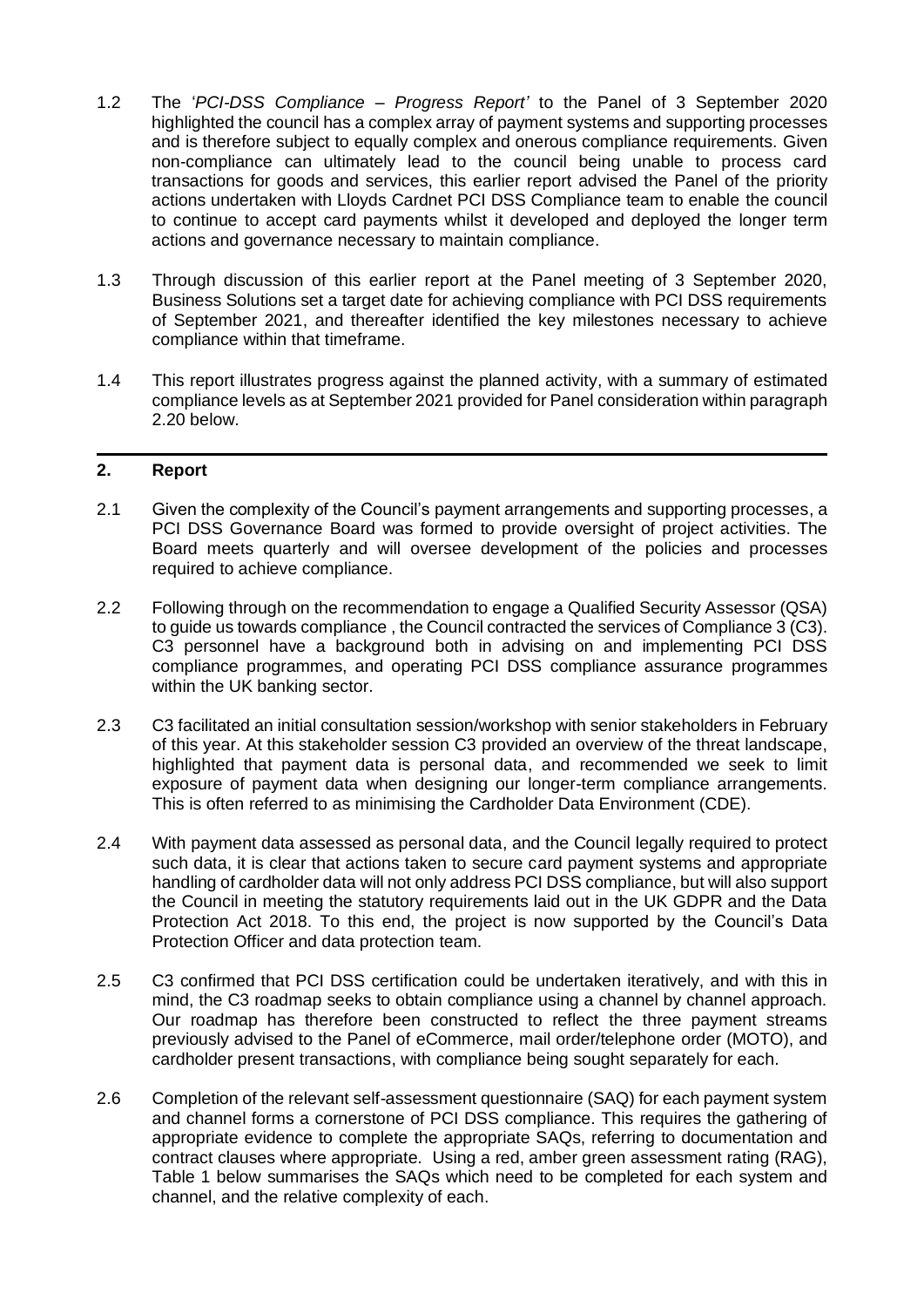| <b>Business Unit</b>                                   | <b>Type</b>                                 | Questionnaire             | <b>Difficulty Level</b>                    |
|--------------------------------------------------------|---------------------------------------------|---------------------------|--------------------------------------------|
| <b>North Lanarkshire</b><br><b>Council (Corporate)</b> | <b>ECOMMERCE</b><br><b>EPOS (Face2Face)</b> | $SAQ - A$<br>$SAQ - P2PE$ | Easy (24 Questions)<br>Easy (34 Questions) |
|                                                        | <b>MOTO</b>                                 | <b>SAQD</b>               | <b>Extreme (328)</b><br><b>Questions</b> ) |
|                                                        | <b>ECOMMERCE</b>                            | $SAQ - EP$                | Difficult (192<br><b>Questions</b> )       |
| Culture                                                | EPOS (Face2Face)                            | SAQ - P2PE                | Easy (34 Questions)                        |
|                                                        | <b>MOTO</b>                                 | <b>SAQD</b>               | <b>Extreme (328)</b><br><b>Questions</b> ) |
|                                                        | <b>ECOMMERCE</b>                            | $SAQ - A$                 | Easy (24 Questions)                        |
| Leisure                                                | EPOS (Face2Face)                            | $SAQ - P2PE$              | Easy (34 Questions)                        |
|                                                        | <b>MOTO</b>                                 | $SAQ - D$                 | <b>Extreme (328)</b><br><b>Questions</b> ) |

*Table 1- SAQ (Self-assessment Questionnaire) Complexity Levels*

- 2.7 With the former CultureNL and NL Leisure organisations operating independent arrangements, but the Council ultimately responsible for achieving compliance for all, table 1 above illustrates we have a complex card payment landscape to address with multiple systems taking payments across each of these channels as follows:
	- A 'Capita 360' system is used by several Council services, and accommodates in person card payments, web-hosted ecommerce and both automated and nonautomated telephone payments;
	- NL Leisure offered eCommerce facilities to customers through a separate card provider WorldPay, but also use a 'Gladstone' system to accommodate MOTO and in person card payments;
	- Culture NL also operate a 'Gladstone' system, but it is entirely separate to that used by NL Leisure and is primarily used to accept in person card payments for cultural activities;
	- Finally, CultureNL also used a Spektrix hosted system to accommodate all forms of card payments in respect of concert hall bookings.
- 2.8 Following the initial meeting with C3, further workshops were held to examine the processes and payment card journeys associated with eCommerce and MOTO payments, with the data flows for these channels subsequently mapped. Members will wish to note these fully reflect the complicated payment structure of the newly in-sourced Active and Creative Communities.
- 2.9 Use cases for the MOTO and eCommerce payment channels have been developed, with payment volumes per channel currently being analysed.
- 2.10 The September 2020 report to the Panel highlighted the desire to minimise the amount of cardholder data routed through our card payment systems, and further outlined options to progress this via a range of planned upgrades to the Capita Pay360 card payment system. Work in this area has progressed well with the upgrade to the cardholder present payment channel now complete, and early assessments indicating our Cardholder Data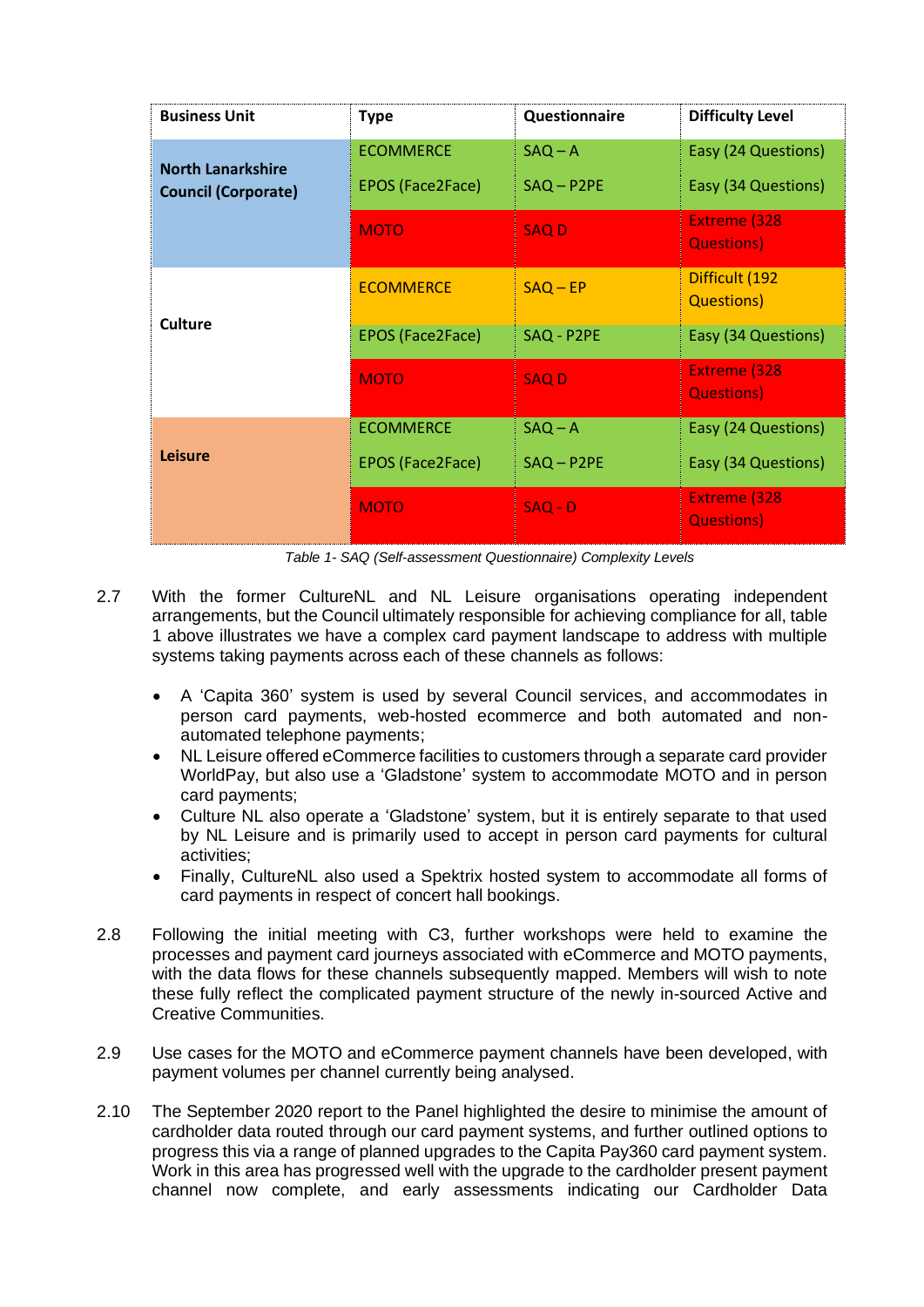Environment (CDE) is moving to a security level which may allow a reduction in PCI scope. Work is under way towards achievement of a zero, or very low, CDE for this channel.

- 2.11 The '*Programme Progress Update on Insourcing of Culture, Sport and Leisure Services'* report to the Policy and Strategy Committee in December 2020 advised that integrating the leisure network with the council's infrastructure was challenging, and would be undertaken in a planned and phased way, commencing with upgrades to critical business systems. From a PCI DSS viewpoint, the upgrade to the Leisure Management System (Gladstone) used by the Leisure side of Active and Creative Communities has seen them move to a cloud hosting solution, improving the security of their data and reducing the scope of cardholder data residing on the currently separate Leisure network.
- 2.12 There is an additional requirement to liaise with other organisations which may be acting as service providers to the Council, such as Glasgow City Council. These organisations store, process or transmit cardholder data on the Council's behalf. The scope and requirements differ for service providers, and we need these to be documented to demonstrate PCI DSS compliance

#### **Next Steps/Planned Actions**

- 2.13 Having completed workshops in respect of the cardholder present channel, high-level flow diagrams and use case mapping are being progressed to facilitate compliance for that channel. As outlined in paragraph 2.7 above, the Council processes cardholder present payments through both Gladstone systems, Spektrix and Capita 360.
- 2.14 There is a requirement to forecast payment volumes associated with the cardholder present channel, which for the moment has the added complication of locations which routinely offer cardholder present payments having been closed or partially reduced due to Covid19 pandemic restrictions. This will lead to assumptions being made on the payment volume data we are able to analyse.
- 2.15 Developments to payment systems are taking place at the same time as PCI DSS compliance is being progressed. New systems are being put in place to update or replace ageing ones. As well as impacting on the immediate PCI DSS compliance programme, ongoing annual accreditation will require any changes to existing systems or the uptake of new payment processing to be carefully evaluated in advance of implementation.
- 2.16 Recognising the volume and nature of card transactions currently being processed within the Council's ICT/telephony network, the entirety of the Council ICT network is within the scope of the PCI DSS compliance assessment of the MOTO channel. In line with the C3 advice outlined in paragraph 2.3 above, we are seeking to limit exposure of payment data when designing our longer-term compliance arrangements, and will therefore need to procure new telephony payment services to reduce the scope of the MOTO channel. Appropriate solutions are currently being evaluated, but competing pressures within Business Solutions mean these – and therefore MOTO PCI DSS compliance – are unlikely to be fully operational by the targeted September 2021 deadline.
- 2.17 In the context of MOTO, consideration must also be given to the changing landscape of digital technology payments where there has been a move away from traditional telephonebased payment channels to the use of digital technology such as smart devices and social media. This includes mechanisms such as SMS, web chat, email, and online direct messaging.
- 2.18 The use of digital technology, whilst not replacing telephone-based payment completely, will complement the MOTO payment channel and provide further protection more in line with an eCommerce transaction thus reducing cost and improving security.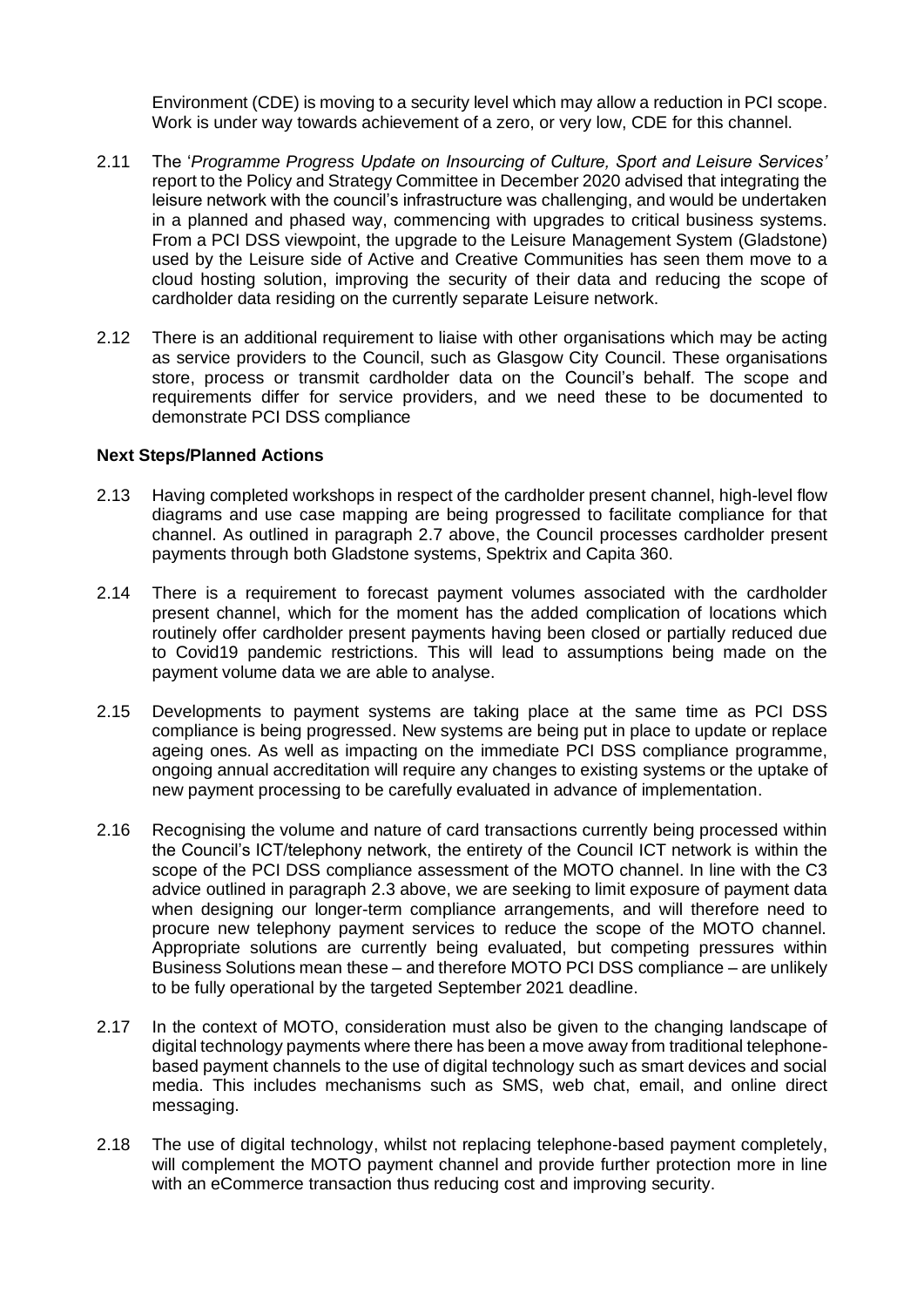- 2.19 There is a further requirement to review and audit point of sale chip and pin devices. Due to the pandemic many locations that deliver face to face transactions were closed, with some but not all now reopening. An audit of the devices currently in place must be undertaken to ensure assets are accounted for and configurations confirmed.
- 2.20 Although we set an ambitious target of September 2021 for achieving PCI DSS compliance, it is clear through the work progressed so far that this indicative date cannot be achieved across all payment channels, particularly MOTO. Again using a RAG assessment convention, Table 2 below summarises expected compliance status as at September 2021.

|                  | <b>NLC</b>    | <b>Culture</b>  |                  | <b>Leisure</b> |            |
|------------------|---------------|-----------------|------------------|----------------|------------|
|                  | Capita Pay360 | <b>Spektrix</b> | <b>Gladstone</b> | Capita Pay360  | Gladstone  |
| <b>ECOMMERCE</b> | 100%          | 100%            | N/A              | N/A            | 100%       |
| <b>EPOS</b>      | 100%          | 100%            | 100%             | 100%           | 100%       |
| <b>MOTO</b>      | 60%           | <b>50%</b>      | N/A              | 60%            | <b>60%</b> |

|  | Table 2 - Submission / Compliance Status as at 30 September 2021 |  |
|--|------------------------------------------------------------------|--|
|--|------------------------------------------------------------------|--|

2.21 Included in Appendix 1 is a projected timeline for the compliance of the MOTO payment channel, and a revised completion date of March 2022. As this timeline is reliant on multiple systems integrating to a solution which has still to be procured, there is scope for further movement on this revised completion date. Steps are planned to ensure our acquiring bank remains aware of the status of our compliance with the MOTO channel.

## **Risk Factors impacting project completion**

- 2.21 A recent staff absence has slowed the de-scoping progress for the Culture side of Active and Creative Communities. Although colleagues are covering this absence and supporting this priority project, they do not have the same level or in-depth technical knowledge of the former CultureNL network and payment infrastructures as those former employees.
- 2.22 The requirement for system upgrades and reliance on several other areas of Business Solutions projects underway, for example work required to introduce robust digital technology (tendering, testing, piloting, phased rollout, and full deployment) significantly impacts achievement of PCI DSS compliance for the MOTO channel within the targeted September 2021 timescales.
- 2.23 The introduction of digital technology will be a new method of taking payments and will involve training and implementation of required changes to documented practice.
- 2.24 The use of payment service providers who are not PCI DSS compliant may incur delay.
- 2.25 The plan to separately achieve compliance for channels and systems mean that risks can be mitigated to some extent. By taking a compartmentalised approach to compliance, scope exists to take remedial action to prevent a risk or issue affecting the compliance of one system or channel impacting on the others.
- 2.26 Having taken the priority action with the Lloyds Cardnet PCI DSS Compliance team outlined in paragraph 1.2 above, we have maintained close working relationships and dialogue with our acquiring bank. They are fully aware of, and satisfied with, the status of our implementation and compliance plan, and have confirmed there is no threat of merchant IDs being disconnected whilst we continue to develop and deploy our longerterm arrangements, including that extended timescale requirement in respect of MOTO.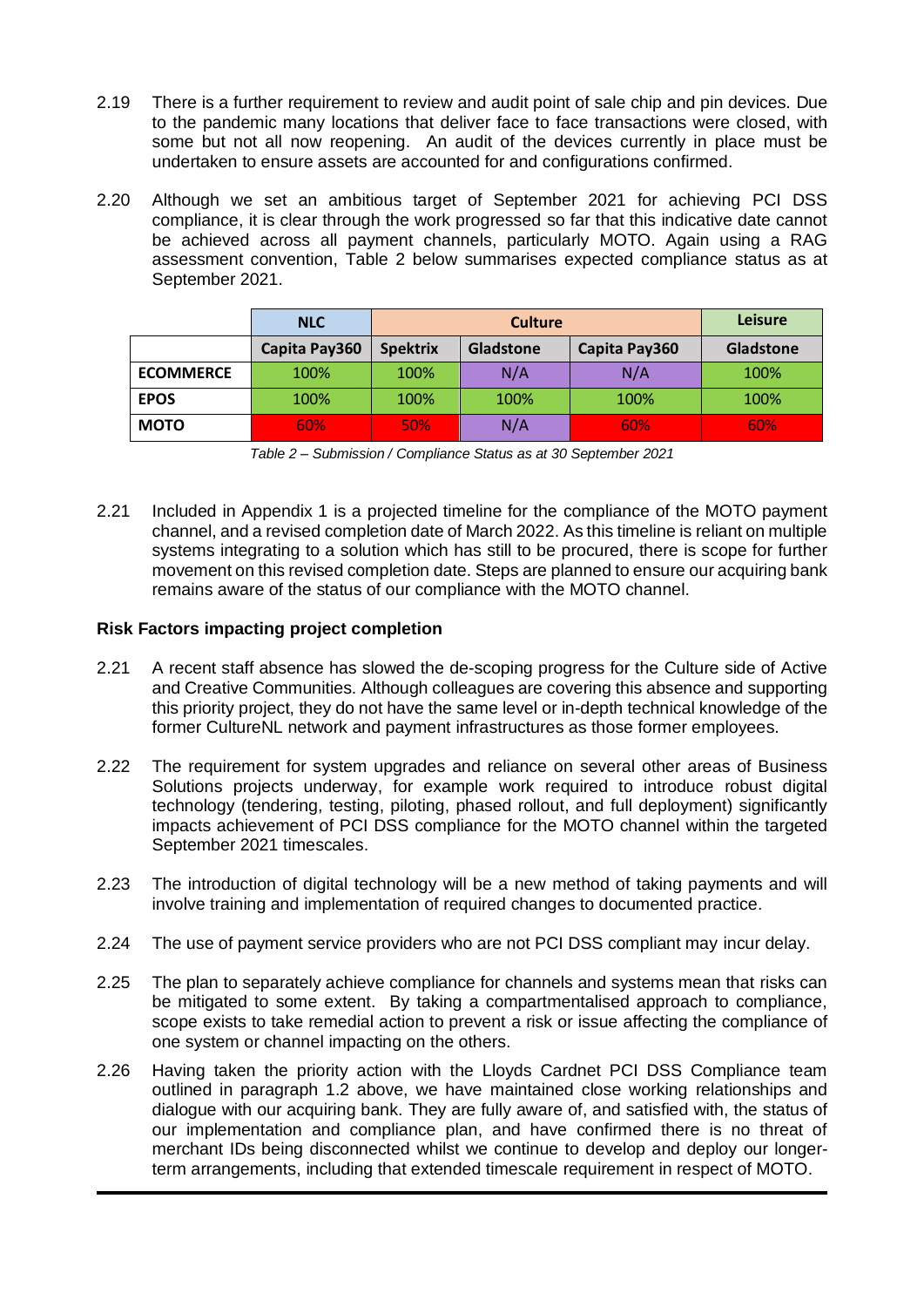# **3. Public Sector Equality Duty and Fairer Scotland Duty**

### 3.1 **Equality Impact Assessment**

There is no requirement to carry out an equality impact assessment on this report.

#### 3.2 **Fairer Scotland Duty**

There is no requirement to carry out a Fairer Scotland Duty assessment on this report.

### **4. Impact**

#### 4.1 **Financial impact**

Engaging Compliance 3 (C3) to guide us towards compliance with the relevant security standards incurs one-off revenue costs of £5,000 and will be met from Business Solutions 2021-22 revenue budget. Procurement of the unified communications platform highlighted in Appendix 1 is included within the approved capital programme. Though independent of specific PCI DSS requirements, this project has scope to link with the required payment solution software and therefore the individual payment management systems, which may provide opportunity to reduce the overall integration costs. These have however not yet been identified, hence scope still exists for PCI DSS compliance to give rise to some additional costs.

## 4.2 **HR policy / Legislative impact**

The council will be able to demonstrate effective security around the taking of card payments and meet requirements levied by the PCI SSC and through the Data Protection Act 2018 and the UK GDPR.

#### 4.3 **Technology / Digital impact**

This report references relevant interdependencies with other transformation, service redesign and business change projects, with Enterprise Architecture Governance Group (EAGG) approval of any replacement technologies also acknowledged as a known requirement.

#### 4.4 **Environmental impact**

There is no environmental impact arising from this report.

#### 4.5 **Communications impact**

There is no immediate communication requirement or impact arising from this report.

#### 4.6 **Risk impact**

Risks are documented within paragraphs 2.21 to 2.26 of this report.

## **5. Measures of success**

5.1 The council continues to efficiently and effectively handle card payments to provide benefit to users of North Lanarkshire Council services.

#### **6. Supporting documents**

6.1 Appendix 1 – Moto Project Implementation Timeline

Kotina M Ausolh

**Katrina M Hassell Head of Business Solutions**